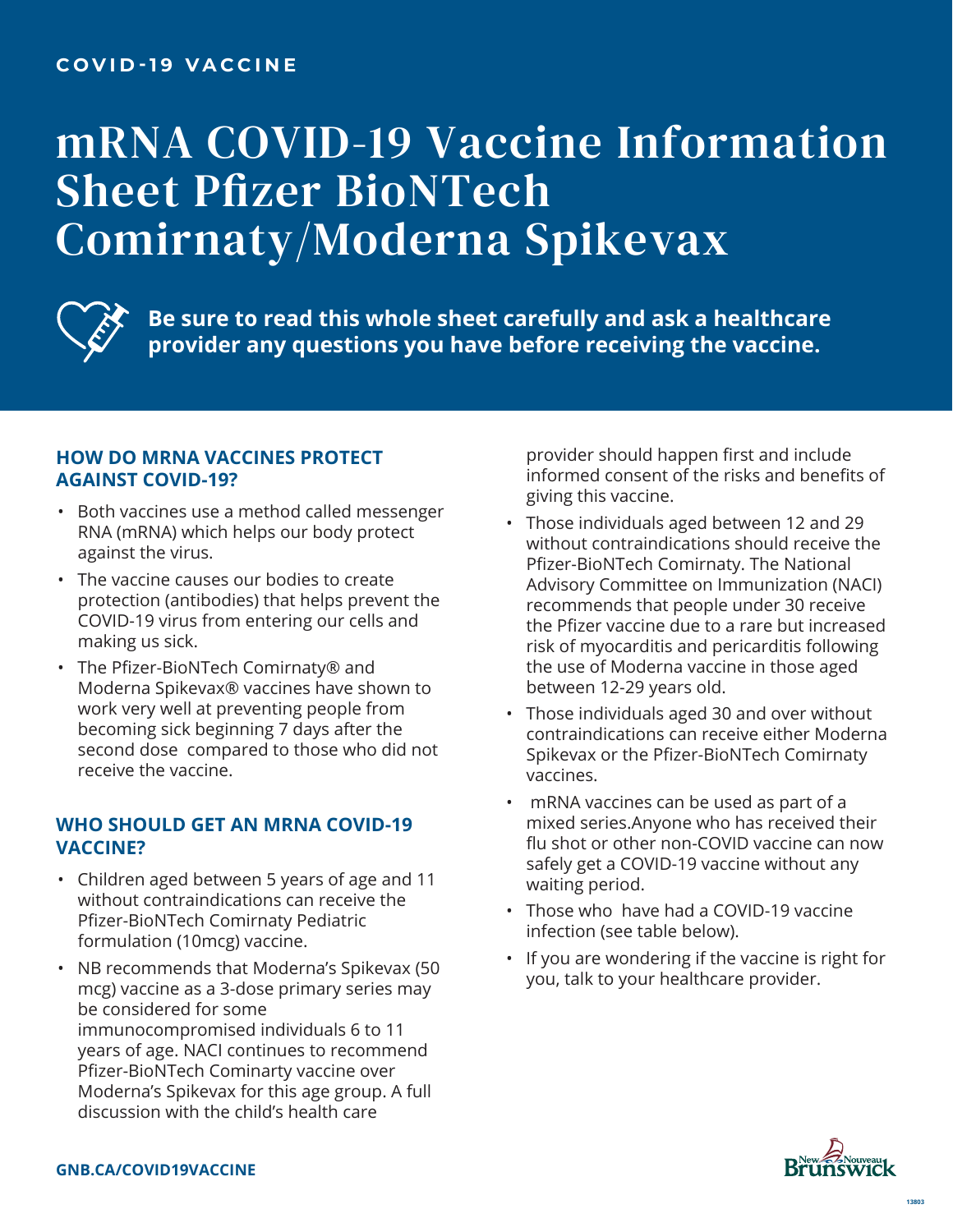## **YOU SHOULD NOT GET THE VACCINE IF:**

- If you have had a serious or allergic reaction to a dose of an mRNA vaccine, you should not receive the same shot until it is determined to be safe by a health care provider.
- A confirmed anaphylactic hypersensitivity to the vaccine or one of the ingredients in the vaccine.
- If you were diagnosed with inflammation of the heart or lining of the outside of the heart (myocarditis/pericarditis) after a previous dose of a COVID-19 vaccine. The decision to administer an mRNA vaccine with a history of myocarditis or pericarditis should take into account the individual's clinical circumstances. Having a prior medical history of myocarditis and/ or pericarditis does not prevent getting your very first dose of mRNA.

# **HOW IS THE VACCINE GIVEN?**

- The vaccine is given as a needle in the upper arm and will require two doses in your primary series.
- The recommended interval between the first and second dose is 8 weeks to improve the immune response.
- mRNA vaccines are recommended for all booster doses. Booster doses in New Brunswick are given at least 5 months after the initial vaccine series.
- It is important to note that you cannot get COVID-19 infection from the vaccine

### **WHAT SHOULD YOU EXPECT AFTER RECEIVING AN MRNA VACCINE?**

- Wait for at least 15 minutes after receiving your vaccine in the space provided for you by the healthcare provider. Longer waiting times of 30 minutes may be recommended if there is concern about a possible vaccine allergy or if it has been advised by your health care provider.
- Though uncommon, fainting or allergic reactions can occur after vaccination. Inform

a health care provider at the clinic if you feel unwell while waiting.

- Do not operate a vehicle or other form of transportation for at least 15 to 30 minutes after being vaccinated or if you are feeling unwell.
- Serious side effects immediately after receiving the vaccine are rare. However, if you develop any serious symptoms or symptoms that could be an allergic reaction, tell the health care provider at the clinic right away. The clinic staff are prepared to manage serious symptoms should it occur. Symptoms of an allergic reaction include:
	- Hives (bumps on the skin that are often very itchy)
	- Swelling of the face, tongue or throat
	- Difficulty breathing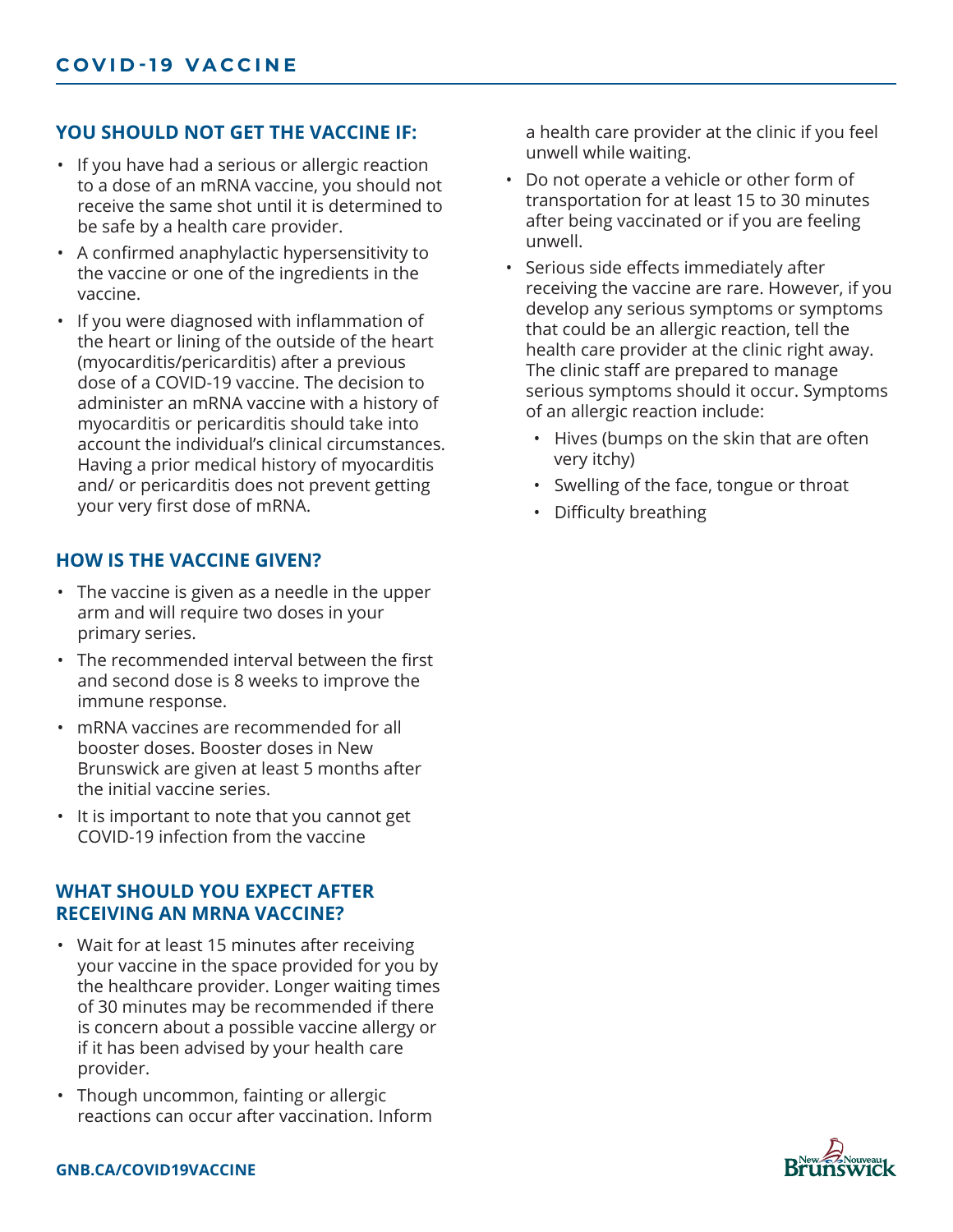### **WHAT SHOULD YOU EXPECT THE NEXT FEW DAYS?**

- Common side effects can develop in the day or two after receiving the vaccine. Although these side effects are not serious to your health, they may make you feel unwell for approximately one to three days. The side effects will usually go away on their own.
- Common side effects include: pain, redness or swelling where the needle was given tiredness, muscle aches, headache, muscle pain, joint pain, nausea, vomiting, chills or fever.
- For comfort, you can put a cool/damp cloth on the injection site, rest, and/or take pain or fever medication. Your health care provider may provide you with additional guidance.
- Serious side effects after receiving the vaccine are rare. However, if you develop any serious symptoms or symptoms after you have returned home that could be serious call 9-1-1 right away. Serious symptoms of an allergic reaction include: hives, swelling of your face, tongue or throat, or difficulty breathing.
- Seek medical care right away if you develop symptoms that could be myocarditis/pericarditis such as chest pain, shortness of breath or a fast or irregular heartbeat. Most cases are mild and symptoms resolve quickly after seeking medical care.
- mRNA vaccines have been associated with very rare reports of Bell's Palsy following vaccination. Bell's Palsy is typically a temporary episode of facial muscle weakness or paralysis and symptoms generally start to improve after a few weeks. Seek medical attention if you develop any symptoms such as inability to control facial expressions, such as smiling, squinting, blinking or closing the eyelid, loss of feeling on one side of the face or cheek, tearing from the eye, drooling or hypersensitivity to sound in the one ear.
- Individuals with serious side effects after vaccination should be reported to your local Public Health Office or health care provider.
- Continue to follow the recommendations of local public health officials.
- Do not receive testing for tuberculosis (TB) until at least 28 days after a COVID-19 vaccine (unless recommended by your health care provider).

# **WHEN SHOULD I RETURN TO RECEIVE THE NEXT DOSE OF THE VACCINE?**

- Make an appointment or follow the instructions of the health care provider to ensure you receive the next dose at the right time. After your primary series, a booster dose is also recommended. Receiving your next dose at the right time will ensure your safety and the best possible protection against new circulating variants that lasts as long as possible for you.
- Depending on the vaccine you receive and your health situation, the health care provider will discuss the number of doses and boosters you require to complete your COVID-19 vaccine series.
- Keep your immunization record in a safe place. Register online at MyHealthNB to obtain a record of your COVID-19 immunizations. The paper record of COVID-19 Immunization provided when vaccinated will continue to be the official record. Keep a copy and take a picture of it. The paper copy or picture of the copy can be used as proof of vaccination.